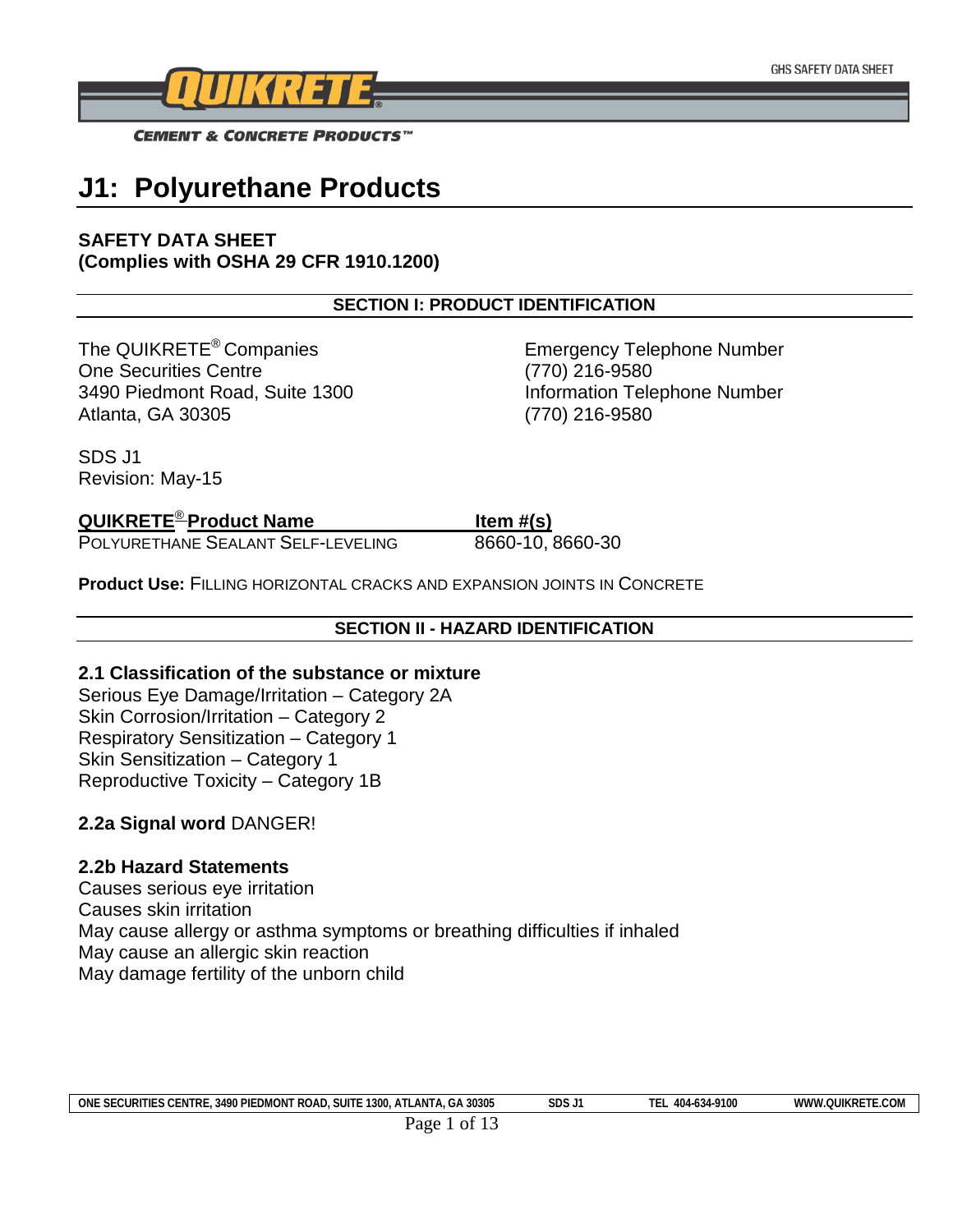

**2.2c Pictograms**



## **2.2d Precautionary statements**

Do not handle until all safety precautions have been read and understood. Wear impervious gloves, such as nitrile. Wear eye protection, and protective clothing. In case of inadequate ventilation wear respiratory protection. Wash thoroughly after handling. Do not breathe fumes

If inhaled: Remove person to fresh air and keep comfortable for breathing.

If in eyes: Rinse cautiously with water for several minutes. Remove contact lenses, if present and easy to do. Continue rinsing.

If on skin (or hair): Remove immediately all contaminated clothing and wash before re-use. Rinse skin or hair with water.

If significant skin irritation or rash occurs: get medical advice or attention.

**Immediately seek medical advice or attention if symptoms are significant or persist.**

Store in a well-ventilated place. Keep container tightly closed. Dispose of contents/containers in accordance with all regulations.

## **2.3 Additional Information**

## **2.3a HNOC – Hazards not otherwise classified**

Persons previously sensitized to isocyanates may develop a cross-sensitization reaction to other isocyanates.

## **2.3b Unknown Acute Toxicity**:

 $\overline{\phantom{a}}$ 

5% of the mixture consists of ingredients of unknown acute oral toxicity 5% of the mixture consists of ingredients of unknown acute dermal toxicity 37% of the mixture consists of ingredients of unknown acute inhalation toxicity

| SECTION III - HAZARDOUS INGREDIENTS/IDENTITY INFORMATION                 |            |                     |                  |                  |
|--------------------------------------------------------------------------|------------|---------------------|------------------|------------------|
| <b>Hazardous Components</b>                                              | CAS No.    |                     | % by Weight      |                  |
| <b>Plasticizers</b>                                                      |            | <b>Trade Secret</b> | $15 - 40$        |                  |
| Poly (Vinyl Chloride)                                                    | 9002-86-2  |                     | $10 - 30$        |                  |
| Urethane Polymer Based on MDI                                            |            | <b>Trade Secret</b> | $10 - 30$        |                  |
| <b>Calcium Carbonate</b>                                                 | 471-34-1   |                     | $7 - 13$         |                  |
| <b>Titanium Dioxide</b>                                                  | 13463-67-7 |                     | $1 - 5$          |                  |
| ONE SECURITIES CENTRE, 3490 PIEDMONT ROAD, SUITE 1300, ATLANTA, GA 30305 |            | SDS J1              | TEL 404-634-9100 | WWW.QUIKRETE.COM |
| $D_{0.000}$ $\uparrow$ of 12                                             |            |                     |                  |                  |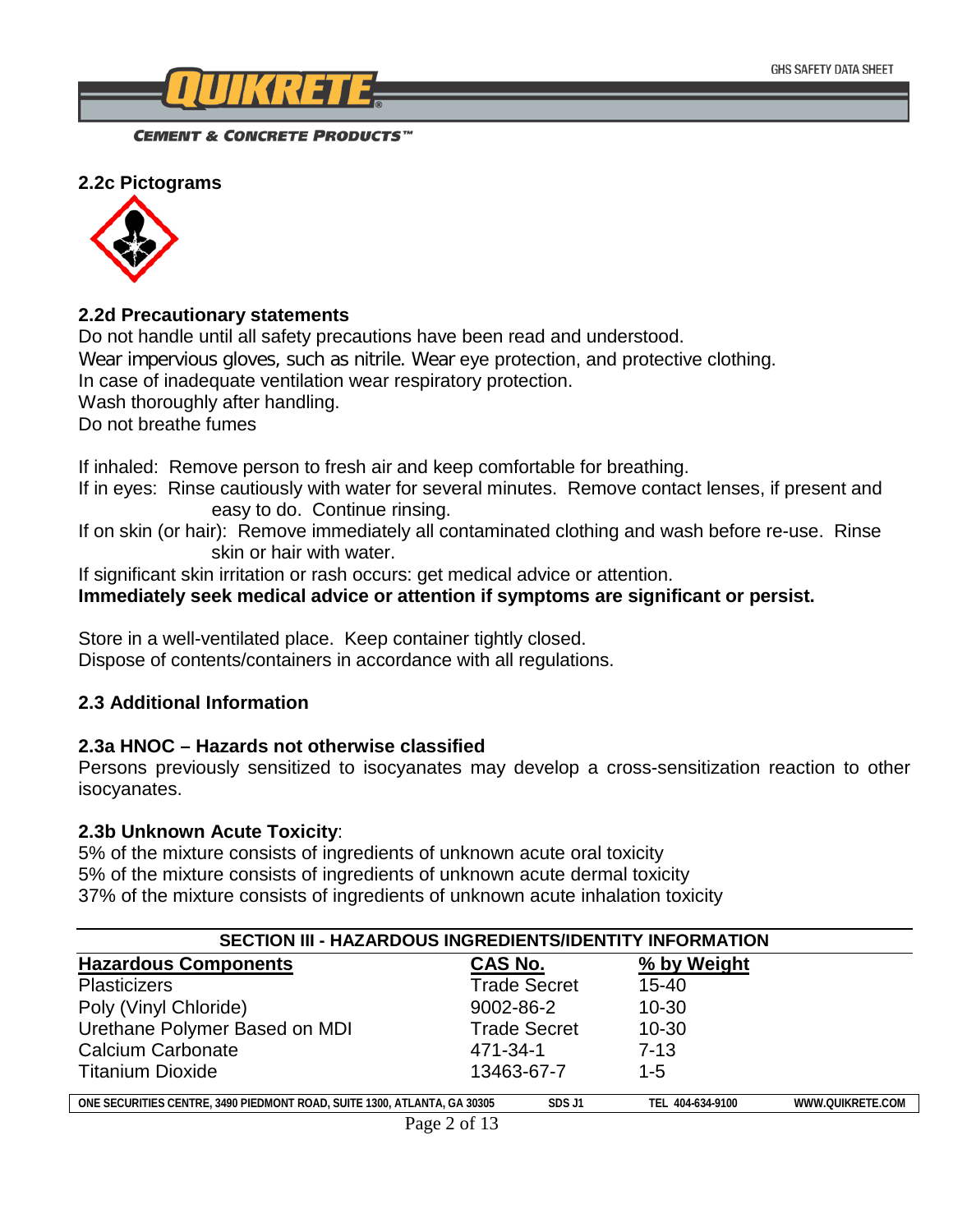

| Hydrotreated paraffinic distillates      | 64742-55-8 | $1 - 5$ |
|------------------------------------------|------------|---------|
| Hydrotreated light petroleum distillates | 64742-47-8 | $1 - 5$ |
| Calcium Oxide                            | 1305-78-8  | $1 - 5$ |
| p,p'-Methylenebis(phenyl isocyanate)     | 101-68-8   | < 0.2   |

\*The specific chemical identity and/or exact percentage (concentration) of this composition has been withheld as a trade secret.

## **SECTION IV – FIRST AID MEASURES**

#### **4.1 Description of the first-aid measures General information:**

**After inhalation:** Remove person to fresh air. If you feel unwell, get medical attention.

**After skin contact:** Wash skin with cool water and pH-neutral soap or a mild detergent. Remove contaminated clothing and wash before reuse. If significant skin irritation or rash occurs: get medical advice or attention.

**After eye contact:** Rinse cautiously with water for several minutes. Remove contact lenses, if present and easy to do. Continue rinsing.

**After swallowing:** Rinse mouth. Never give anything by mouth to an unconscious person. If you feel unwell, get medical attention.

## **4.2 Most important symptoms/effects, acute and delayed**

See Section 11.1. for information on toxicological effects.

## **4.3 Indication of immediate medical attention and special treatment needed**:

Immediately seek medical advice or attention if symptoms are significant or persist.

## **SECTION V - FIRE FIGHTING MEASURES**

## **5.1 Flammability of the Product:** Combustible

**5.2 Suitable extinguishing agents:** In case of fire: Use a fire fighting agent suitable for ordinary combustible material such as water or foam to extinguish. Treat for surrounding material

## **5.3 Special hazards arising from the substance or mixture:** None

**5.3a Products of Combustion:** During combustion, carbon monoxide, carbon dioxide, hydrogen cyanide, irritant vapors or gases, and oxides of nitrogen may be generated.

**5.3b Explosion Hazards in Presence of Various Substances:** Non-explosive in presence of shocks

## **SECTION VI – ACCIDENTAL RELEASE MEASURES**

**6.1 Personal precautions, protective equipment and emergency procedures:** Ventilate the area with fresh air. For large spills, or spills in confined spaces, provide mechanical ventilation to disperse or exhaust vapors, in accordance with good industrial hygiene practice. Warning! A motor

| 30305<br>TIES CENTRE.<br>LE SECURITIES<br>. 3490 PIEDMONT ROAD.<br><b>ONE</b><br><b>SUITE 1300</b><br>TLANTA.<br>. GA<br>J. A L | SDS J1 | 404-634-9100<br>1 E.L. | TE.COM<br>WW <sub></sub><br><i>I.</i> OUIKRETE. |
|---------------------------------------------------------------------------------------------------------------------------------|--------|------------------------|-------------------------------------------------|
| ∩1<br>ാനല                                                                                                                       |        |                        |                                                 |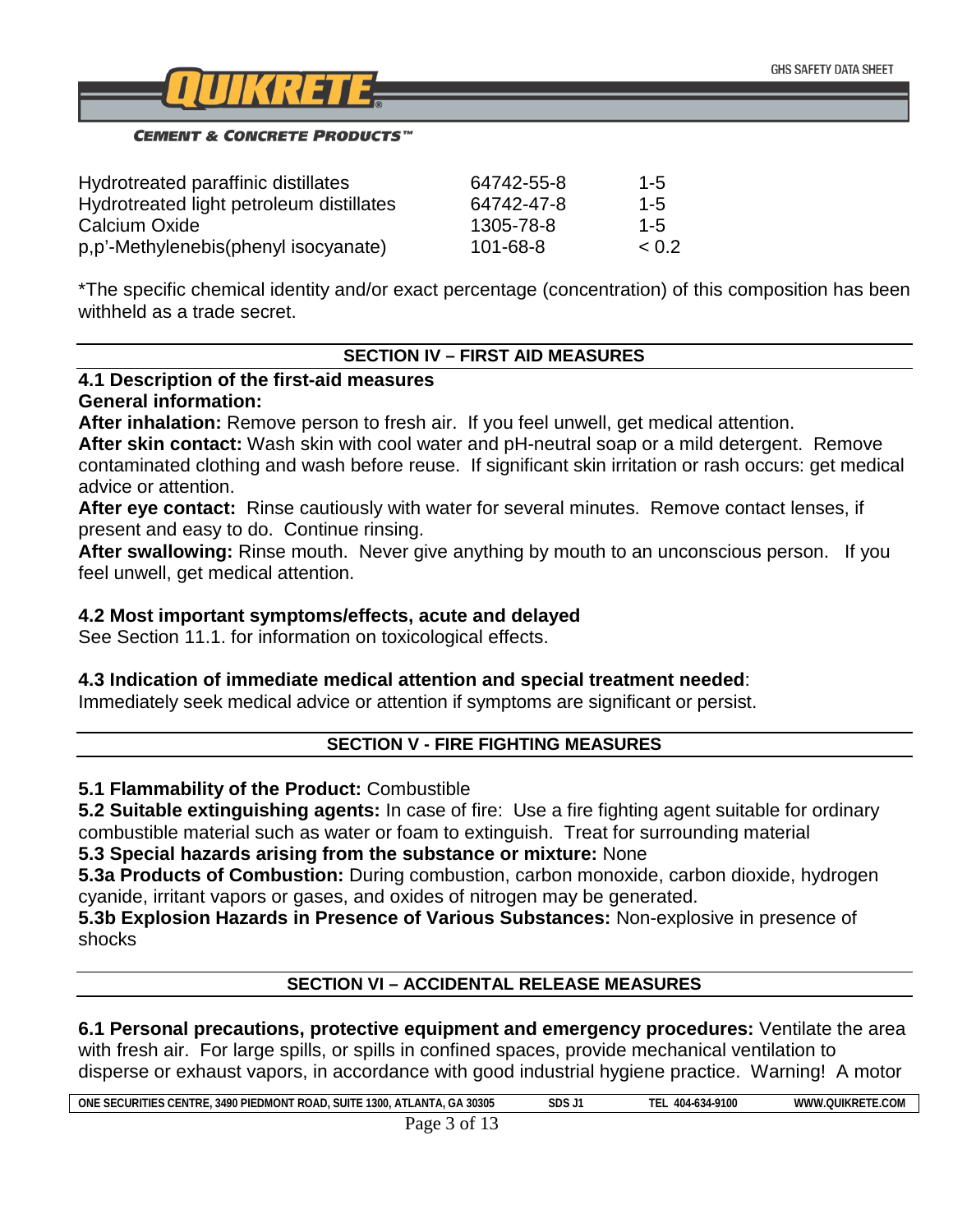

could be an ignition source and could cause flammable gases or vapors in the spill area to burn or explode. Refer to other sections of this SDS for information regarding physical and health hazards, respiratory protection, ventilation, and personal protective equipment.

## **6.2 Methods and material for containment and cleaning up:**

Pour isocyanate decontaminant solution (90% water, 8% concentrated ammonia, 2% detergent) on spill and allow to react for 10 minutes. Or pour water on spill and allow to react for more than 30 minutes. Cover with absorbent material. Working from around the edges of the spill inward, cover with bentonite, vermiculite, or commercially available inorganic absorbent material. Mix in sufficient absorbent until it appears dry. Remember, adding an absorbent material does not remove a physical, health, or environmental hazard. Collect as much of the spilled material as possible. Place in a container approved for transportation by appropriate authorities, but do not seal the container for 48 hours to avoid pressure build-up. Clean up residue with an appropriate solvent selected by a qualified and authorized person. Ventilate the area with fresh air. Read and follow safety precautions on the solvent label and SDS. Dispose of collected material as soon as possible.

## **SECTION VII - PRECAUTIONS FOR SAFE HANDLING AND STORAGE**

## **7.1 Handling**

**Precautions for safe handling:** Avoid breathing of vapors created during cure cycle. Do not use in a confined area with minimal air exchange. Do not handle until all safety precautions have been read and understood. Do not breathe dust/fume/gas/mist/vapors/spray. Do not get in eyes, on skin, or on clothing. Do not eat, drink or smoke when using this product. Wash thoroughly after handling. Contaminated work clothing should not be allowed out of the workplace. Avoid release to the

environment. Wash contaminated clothing before reuse. Use personal protective equipment (gloves, respirators, etc.) as required.

## **7.2 Storage**

 $\sqrt{2}$ 

**Requirements to be met by storerooms and receptacles:** No special requirements.

Keep container tightly closed to prevent contamination with water or air. If contamination is suspected, do not reseal container. Store away from heat.

| <b>SECTION VIII - EXPOSURE CONTROL MEASURES / PERSONAL PROTECTION</b>                                                         |          |                            |                                       |  |
|-------------------------------------------------------------------------------------------------------------------------------|----------|----------------------------|---------------------------------------|--|
| 8.1 Components with limit values that require monitoring at the workplace:                                                    |          |                            |                                       |  |
| Ingredient                                                                                                                    | CAS#     | Agency                     | Limit Type                            |  |
| Free Isocyanates                                                                                                              | 101-68-8 | Manufacturer<br>Determined | TWA: 0.0050 ppm;<br>STEL: 0.02 ppm    |  |
| p,p'-Methylenebis(phenyl<br>isocyanate)                                                                                       | 101-68-8 | <b>ACGIH</b>               | TWA: 0.005 ppm                        |  |
| p,p'-Methylenebis(phenyl<br>isocyanate)                                                                                       | 101-68-8 | <b>OSHA</b>                | CEIL: $0.2 \text{ mg/m}^3$ (0.02 ppm) |  |
| ONE SECURITIES CENTRE, 3490 PIEDMONT ROAD, SUITE 1300, ATLANTA, GA 30305<br>SDS J1<br>WWW.QUIKRETE.COM<br>404-634-9100<br>TFL |          |                            |                                       |  |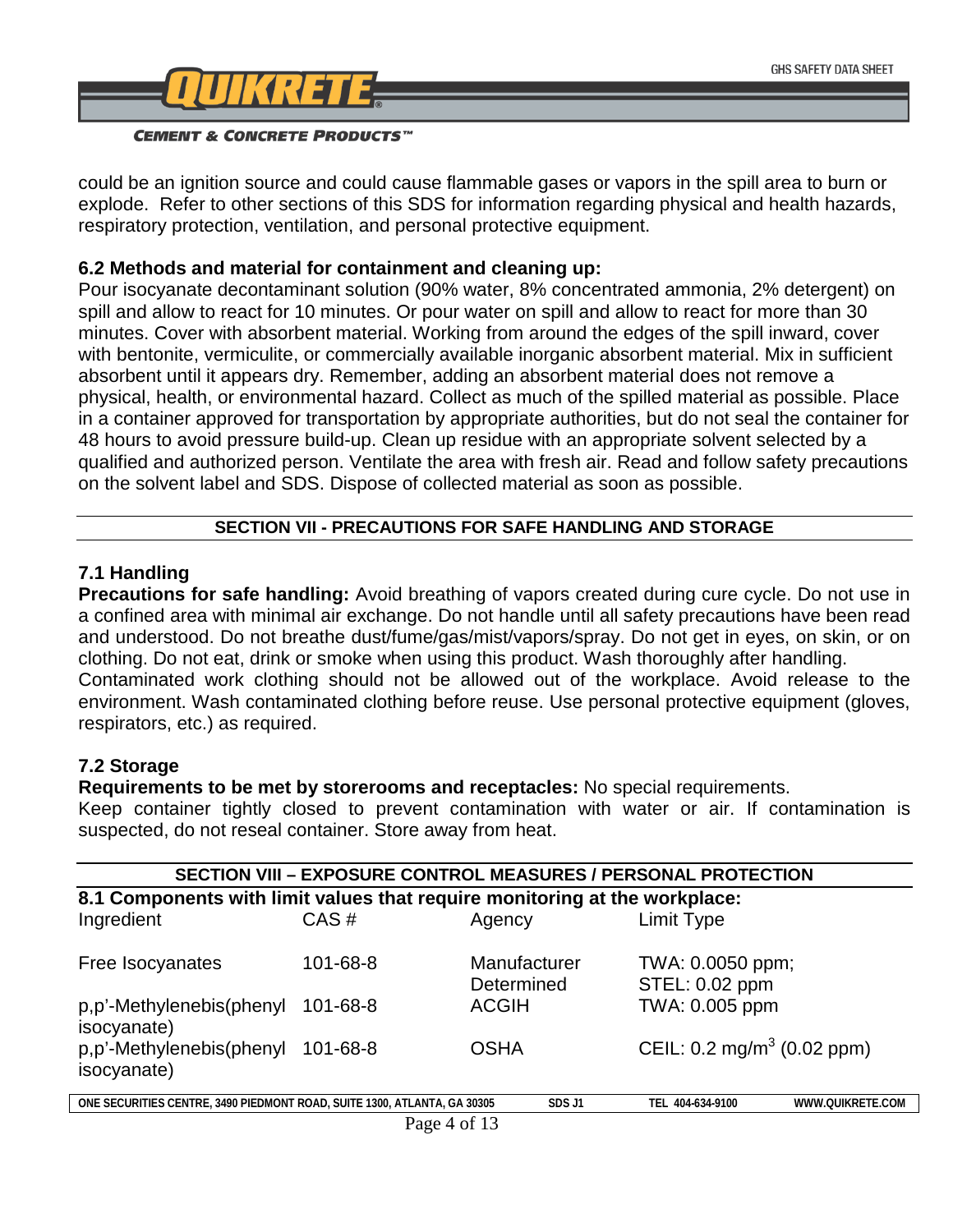

| 1305-78-8            | <b>ACGIH</b> | TWA: $2 \text{ mg/m}^3$                              |
|----------------------|--------------|------------------------------------------------------|
| 1305-78-8            | <b>OSHA</b>  | TWA: 5 mg/m <sup>3</sup>                             |
| 13463-67-7           | <b>ACGIH</b> | TWA: 10 mg/m <sup>3</sup>                            |
| 13463-67-7           | Mfg Rec      | TWA: 5 mg/m <sup>3</sup> (resp)                      |
| 13463-67-7           | <b>OSHA</b>  | TWA: 15 mg/m <sup>3</sup> (total dust)               |
| 471-34-1             | Mfg Rec      | TWA: 10 mg/m <sup>3</sup> ;STEL:20 mg/m <sup>3</sup> |
| 471-34-1             | <b>OSHA</b>  | TWA: 15 $mg/m3$ (total dust)                         |
|                      |              | TWA: 5 $mg/m3$ (resp)                                |
| 64742-47-8           | Mfg. Rec     | TWA: 165 ppm                                         |
|                      |              |                                                      |
| 64742-47-8           | <b>ACGIH</b> | TWA: 200 mg/m <sup>3</sup> (vapor)                   |
| 64742-55-8           | <b>OSHA</b>  | TWA: $5 \text{ mg/m}^3$ (mist)                       |
| 9002-86-2            | <b>ACGIH</b> | TWA: 1 $mg/m3$ (resp)                                |
| <b>Trade Secrete</b> | Mfg. Rec     | TWA: 5 mg/m <sup>3</sup>                             |
|                      |              |                                                      |

ACGIH: American Conference of Governmental Industrial Hygienists Chem Rec: Chemical manufacturer's Recommended Guidelines OSHA: US Dept. of Labor – Occupational Safety & Health Administration TWA: Time-Weighted Average STEL: Short Term Exposure Limit CEIL: Ceiling

## **8.2 Exposure Controls**

Use ventilation adequate to keep exposures below recommended exposure limits.

#### **8.3 General protective and hygienic measures**

Keep away from foodstuffs, beverages and feed. Immediately remove all soiled and contaminated clothing. Wash hands before breaks and at the end of work. Avoid contact with the eyes and skin.

#### **8.3a Personal protective equipment**

## **Eye/face protection**

Select and use eye/face protection to prevent contact based on the results of an exposure assessment. The following eye/face protection(s) are recommended: Indirect Vented Goggles

## **Skin/hand protection**

Select and use gloves and/or protective clothing approved to relevant local standards to prevent skin contact based on the results of an exposure assessment. Selection should be based on use factors such as exposure levels, concentration of the substance or mixture, frequency and duration, physical challenges such as temperature extremes, and other use conditions.

| 30305<br><b>ONE</b><br><b>ITIES CENTRE</b><br>. 3490 PIEDMONT ROAD.<br><b>SECURIT</b><br><b>SUIT</b><br>1300.<br>$A \times I$<br>. LAN<br>GΑ | SDS J | 404-634-9100<br>ш | <b>WOUIKRETT</b><br>$\sim$<br><b>WWV</b><br><b>IE.COM</b> |
|----------------------------------------------------------------------------------------------------------------------------------------------|-------|-------------------|-----------------------------------------------------------|
| .                                                                                                                                            |       |                   |                                                           |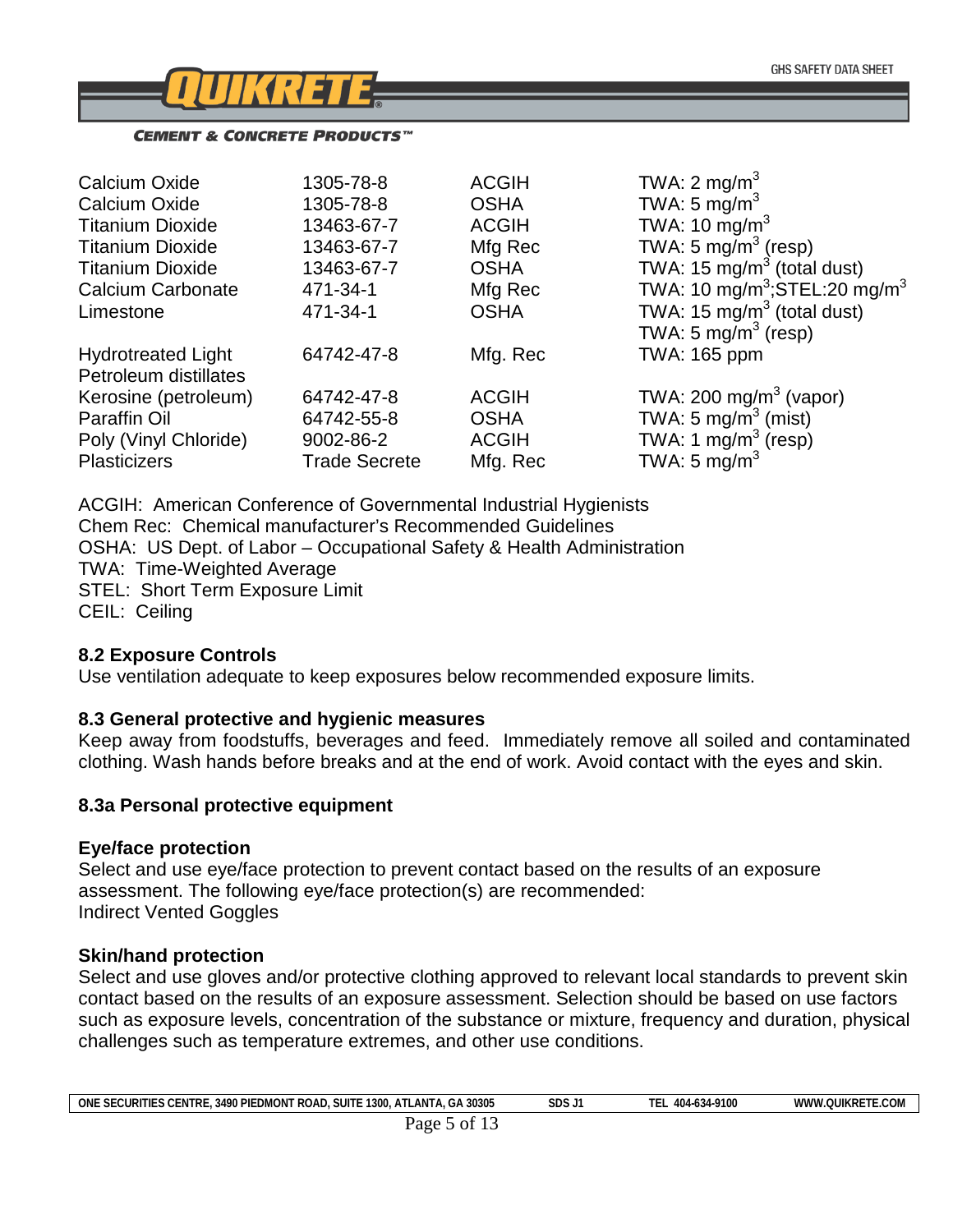

Consult with your glove and/or protective clothing manufacturer for selection of appropriate compatible gloves/protective clothing. Gloves made from the following material(s) are recommended: Butyl Rubber

## **Respiratory protection**

An exposure assessment may be needed to decide if a respirator is required. If a respirator is needed, use respirators as part of a full respiratory protection program. Based on the results of the exposure assessment, select from the following respirator type(s) to reduce inhalation exposure: Half facepiece or full facepiece air-purifying respirator suitable for organic vapors and particulates

For questions about suitability for a specific application, consult with your respirator manufacturer.

| <b>General Physical Form:</b>             | Liquid                                        |
|-------------------------------------------|-----------------------------------------------|
| <b>Specific Physical Form:</b>            | Paste                                         |
| Odor, Color, Grade:                       | Gray; mild characteristic odor                |
| <b>Odor threshold</b>                     | No Data Available                             |
| pH                                        | Not Applicable                                |
| <b>Melting point</b>                      | No Data Available                             |
| <b>Boiling Point</b>                      | $>190^{\circ}$ C                              |
| <b>Flash Point</b>                        | > 94 °C [Test Method: Closed Cup]             |
| <b>Evaporation rate</b>                   | No Data Available                             |
| <b>Flammability (solid, gas)</b>          | Not Applicable                                |
| <b>Flammable Limits(LEL)</b>              | 0.6 % volume                                  |
| <b>Flammable Limits(UEL)</b>              | 7 % volume                                    |
| <b>Vapor Pressure</b>                     | Not Applicable                                |
| <b>Vapor Density</b>                      | Not Applicable                                |
| <b>Density</b>                            | $1.15$ g/cm3                                  |
| <b>Specific Gravity</b>                   | 1.15 [Ref Std: $WATER=1$ ]                    |
| <b>Solubility in Water</b>                | Negligible                                    |
| Solubility- non-water                     | Nil                                           |
| Partition coefficient: n-octanol/water    | No Data Available                             |
| <b>Autoignition temperature</b>           | > 200 °C                                      |
| <b>Decomposition temperature</b>          | No Data Available                             |
| <b>Viscosity</b>                          | 15,000 MPa-s [Details: at 20 °C]              |
| <b>Hazardous Air Pollutants</b>           | 0.2 % weight [Test Method: Calculated]        |
| <b>VOC Less H2O &amp; Exempt Solvents</b> | 34 g/l [Test Method: calc. SCAQMD rule 443.1] |
| <b>Solids Content</b>                     | $> 95 %$ weight                               |

#### **SECTION IX - PHYSICAL/CHEMICAL CHARACTERISTICS**

| A 30305<br>ONE<br><b>SUIT</b><br>1300.<br>_∪RI™<br>---<br><b>S CENTRE</b><br>3490<br>PIE<br>™⊾<br>:DMON<br>. LAN'<br>™ ROA∟<br>.GP<br>/\ I<br>5FI<br>. | c <sub>nc</sub><br>בעכ | 404-<br>9100<br>റാഴ | .COM<br><b>OUIKR.</b><br><b>MWW</b> |
|--------------------------------------------------------------------------------------------------------------------------------------------------------|------------------------|---------------------|-------------------------------------|
|                                                                                                                                                        |                        |                     |                                     |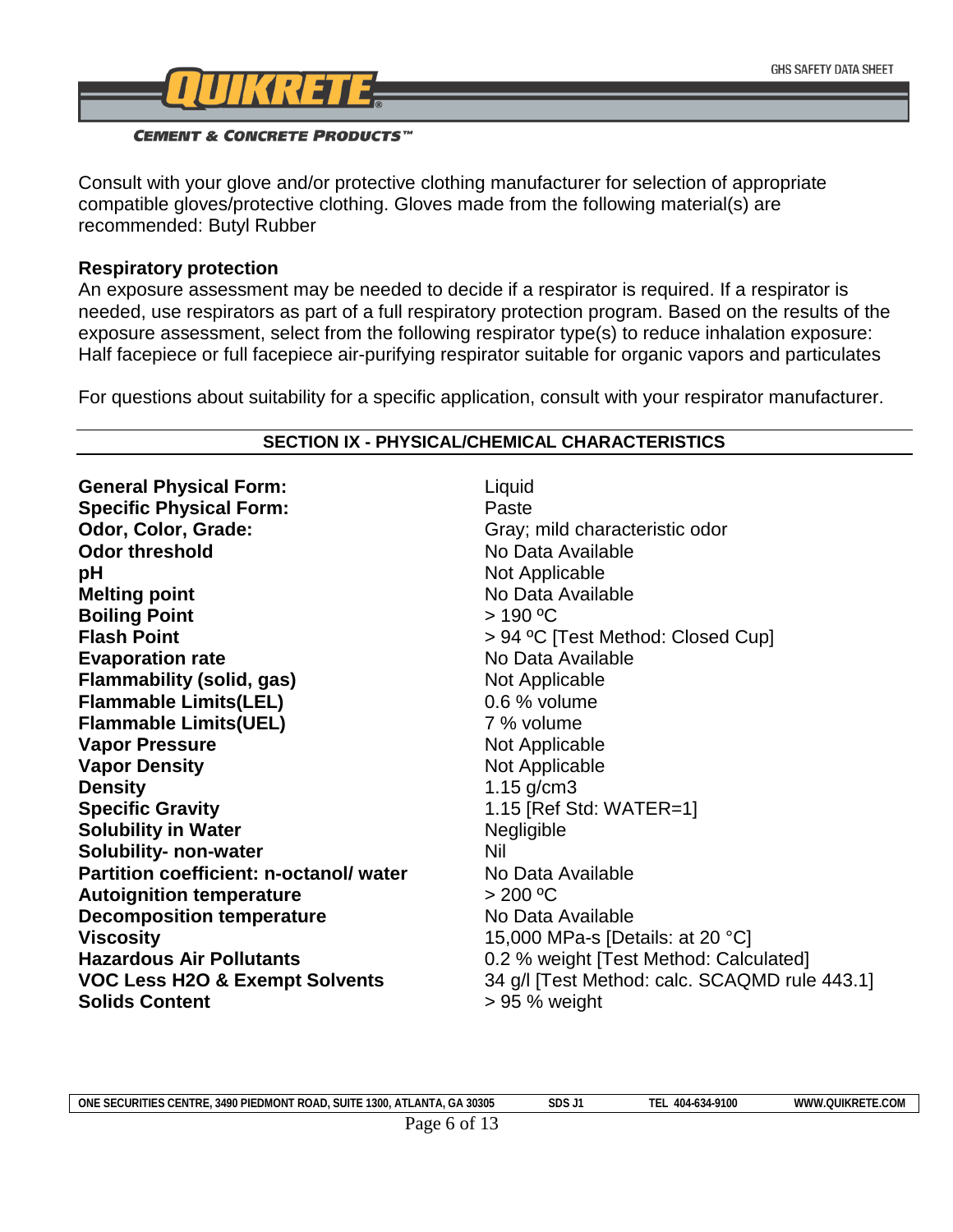

## **SECTION X – STABILITY AND REACTIVITY**

## **10.1 Reactivity**

This material may be reactive with certain agents under certain conditions – see the remaining headings in this section.

## **10.2 Chemical stability**

Stable under normal storage conditions.

## **10.3 Possibility of hazardous reaction**

Hazardous polymerization will not occur.

## **10.4 Thermal decomposition / conditions to be avoided Heat**

## **10.5 Incompatible materials**

Alcohols, amines, water

## **10.6 Hazardous Decomposition or By-products**

None known. Refer to Section 5.2 for hazardous decomposition products during combustion.

## **SECTION XI – TOXICOLOGICAL INFORMATION**

**The information below may not be consistent with the material classification in Section 2 if specific ingredient classifications are mandated by a competent authority. In addition, toxicological data on ingredients may not be reflected in the material classification and/or the signs and symptoms of exposure, because an ingredient may be present below the threshold for labeling, an ingredient may not be available for exposure, or the data may not be relevant to the material as a whole.**

## **11.1. Information on Toxicological effects**

## **Signs and Symptoms of Exposure**

**Based on test data and/or information on the components, this material may produce the following health effects:**

## **Inhalation:**

Respiratory Tract Irritation: Signs/symptoms may include cough, sneezing, nasal discharge, headache, hoarseness, and nose and throat pain.

Allergic Respiratory Reaction: Signs/symptoms may include difficulty breathing, wheezing, cough, and tightness of chest.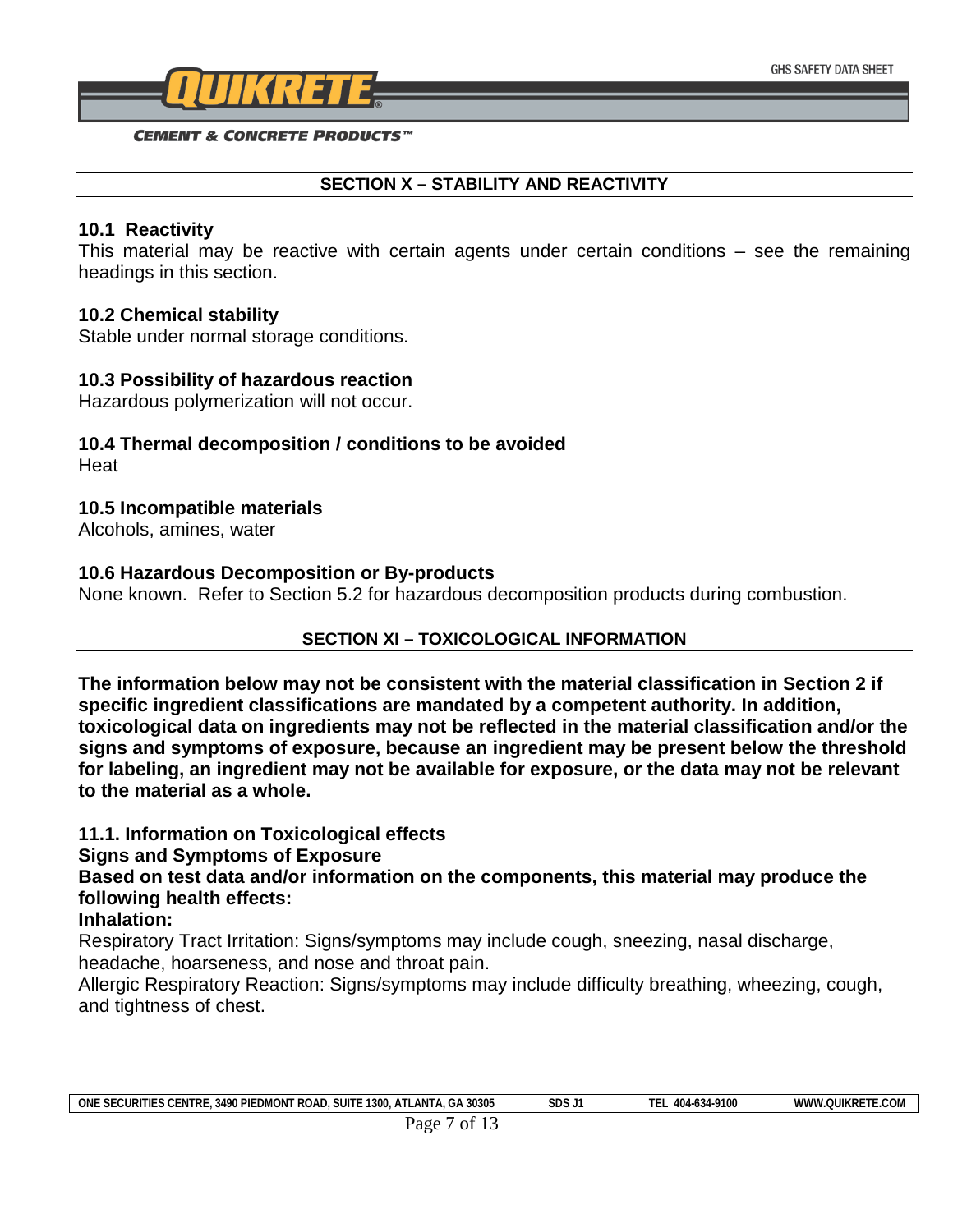

## **Skin Contact:**

Skin Irritation: Signs/symptoms may include localized redness, swelling, itching, dryness, cracking, blistering, and pain. Allergic Skin Reaction (non-photo induced): Signs/symptoms may include redness, swelling, blistering, and itching.

#### **Eye Contact:**

Severe Eye Irritation: Signs/symptoms may include significant redness, swelling, pain, tearing, cloudy appearance of the cornea, and impaired vision.

## **Ingestion:**

Gastrointestinal Irritation: Signs/symptoms may include abdominal pain, stomach upset, nausea, vomiting and diarrhea.

## **Reproductive/Developmental Toxicity:**

Contains a chemical or chemicals which can cause birth defects or other reproductive harm.

#### **Carcinogenicity:**

| Ingredient              | <b>C.A.S. No.</b> | <b>Class Description</b>      | <b>Regulation</b>         |
|-------------------------|-------------------|-------------------------------|---------------------------|
| <b>Titanium Dioxide</b> | 13463-67-7        | Grp. 2B: Possible human carc. | International Agency for  |
|                         |                   |                               | <b>Research on Cancer</b> |

### **Additional Information:**

Persons previously sensitized to isocyanates may develop a cross-sensitization reaction to other isocyanates.

#### **Toxicological Data**

If a component is disclosed in section 3 but does not appear in the table below, either no data are available for that endpoint or the data are not sufficient for classification.<br>Skin Corrosion/Irritation

| <b>Name</b>                              | <b>Species</b> | <b>Value</b>              |
|------------------------------------------|----------------|---------------------------|
| Plasticizers                             | Rabbit         | Minimal irritation        |
| Poly (Vinyl Chloride)                    |                | No significant irritation |
| Calcium Carbonate                        | Rabbit         | No significant irritation |
| Hydrotreated light petroleum distillates | Rabbit         | Mild irritant             |
| Calcium Oxide                            | official       | Corrosive                 |
|                                          | classifica     |                           |
|                                          | tion           |                           |
| <b>Titanium Dioxide</b>                  | Rabbit         | No significant irritation |
| p.p'-Methylenebis(phenyl isocyanate)     | official       | Irritant                  |
|                                          | classifica     |                           |
|                                          | f(x)           |                           |

#### **Serious Eye Damage/Irritation**

| Name                                     | <b>Species</b> | <b>Value</b>              |
|------------------------------------------|----------------|---------------------------|
| <b>Plasticizers</b>                      | Rabbit         | Mild irritant             |
| Calcium Carbonate                        | Rabbit         | No significant irritation |
| Hydrotreated light petroleum distillates | Rabbit         | Mild irritant             |
| Calcium Oxide                            | Rabbit         | Corrosive                 |
| <b>Titanium Dioxide</b>                  | Rabbit         | No significant irritation |
| p,p'-Methylenebis(phenyl isocyanate)     | official       | Severe irritant           |

| 30305<br>one<br>' ROAD<br><b>S CENTRE</b><br><b>SECURI</b><br><b>ITIES</b><br>1300.<br><b>SUITE</b><br>.3490 PIEDMONT<br>$\overline{\phantom{a}}$<br>.AN<br>$\mathbf{H}$ | cnc<br>J U J | -634-9100<br>404-6<br>Έ. | ∵.COM<br>$^{\prime\prime}$ MMM $_{\prime}$ .<br>.ouikr |
|--------------------------------------------------------------------------------------------------------------------------------------------------------------------------|--------------|--------------------------|--------------------------------------------------------|
|                                                                                                                                                                          |              |                          |                                                        |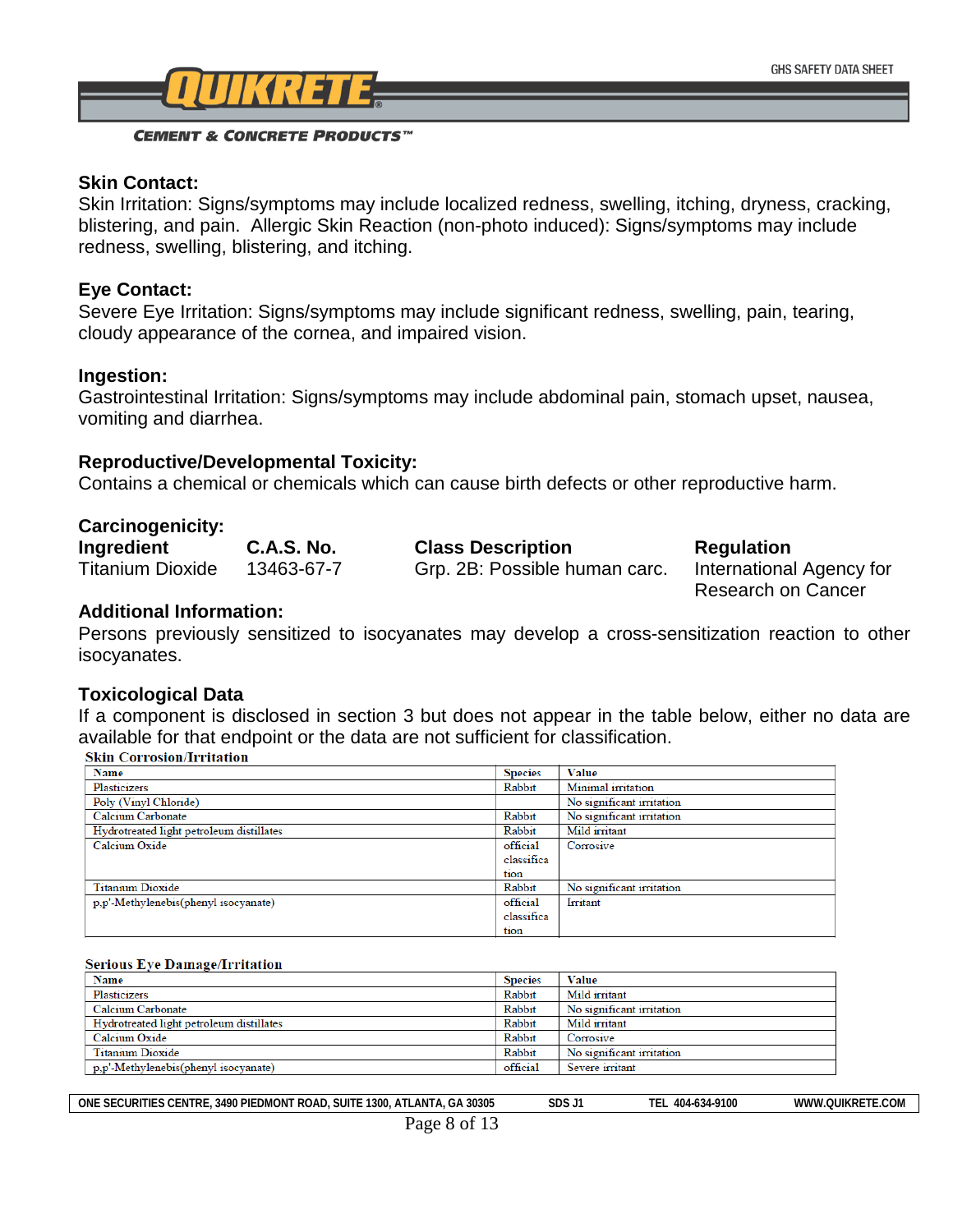

## **Acute Toxicity**

| Name                                     | Route                      | <b>Species</b> | Value                                             |
|------------------------------------------|----------------------------|----------------|---------------------------------------------------|
| Overall product                          | Dermal                     |                | No data available; calculated $ATE > 5,000$ mg/kg |
| Overall product                          | Inhalation-<br>Vapor(4 hr) |                | No data available; calculated $ATE > 50$ mg/l     |
| Overall product                          | Ingestion                  |                | No data available; calculated $ATE > 5,000$ mg/kg |
| Plasticizers                             | Dermal                     | Rabbit         | $LD50 > 3,160$ mg/kg                              |
| <b>Plasticizers</b>                      | Inhalation-                | Rat            | $LC50 > 12.5$ mg/l                                |
|                                          | Dust/Mist                  |                |                                                   |
|                                          | (4 hours)                  |                |                                                   |
| <b>Plasticizers</b>                      | Ingestion                  | Rat            | $LD50 > 9,700$ mg/kg                              |
| Urethane Polymer Based on MDI            | Ingestion                  | Rat            | $LD50 > 5,000$ mg/kg                              |
| Poly (Vinyl Chloride)                    | Dermal                     |                | LD50 estimated to be $> 5,000$ mg/kg              |
| Poly (Vinyl Chloride)                    | Ingestion                  |                | LD50 estimated to be $> 5,000$ mg/kg              |
| Calcium Carbonate                        | Dermal                     | Rat            | $LD50 > 2,000$ mg/kg                              |
| Calcium Carbonate                        | Inhalation-                | Rat            | $LC50$ 3.0 mg/l                                   |
|                                          | Dust/Mist                  |                |                                                   |
|                                          | (4 hours)                  |                |                                                   |
| Calcium Carbonate                        | Ingestion                  | Rat            | LD50 6,450 mg/kg                                  |
| Hydrotreated light petroleum distillates | Dermal                     | Rabbit         | $LD50 > 3,160$ mg/kg                              |
| Hydrotreated light petroleum distillates | Inhalation-                | Rat            | $LC50 > 3.0$ mg/l                                 |
|                                          | Dust/Mist                  |                |                                                   |
|                                          | (4 hours)                  |                |                                                   |
| Hydrotreated light petroleum distillates | Ingestion                  | Rat            | $LD50 > 5,000$ mg/kg                              |
| Calcium Oxide                            | Ingestion                  | Rat            | LD50 500-2000 mg/kg                               |
| <b>Titanium Dioxide</b>                  | Dermal                     | Rabbit         | $LD50 > 10,000$ mg/kg                             |
| <b>Titanium Dioxide</b>                  | Inhalation-                | Rat            | $LC50 > 6.82$ mg/l                                |
|                                          | Dust/Mist                  |                |                                                   |
|                                          | (4 hours)                  |                |                                                   |
| <b>Titanium Dioxide</b>                  | Ingestion                  | Rat            | $LD50 > 10,000$ mg/kg                             |
| p.p'-Methylenebis(phenyl isocyanate)     | Inhalation-                |                | LC50 estimated to be 10 - 20 mg/l                 |
|                                          | Vapor                      |                |                                                   |
| p,p'-Methylenebis(phenyl isocyanate)     | Dermal                     | Rabbit         | $LD50 > 5,000$ mg/kg                              |
| p.p'-Methylenebis(phenyl isocyanate)     | Inhalation-                | Rat            | LC50 0.369 mg/l                                   |
|                                          | Dust/Mist                  |                |                                                   |
|                                          | (4 hours)                  |                |                                                   |
| p,p'-Methylenebis(phenyl isocyanate)     | Ingestion                  | Rat            | LD50 31,600 mg/kg                                 |
| $ATE = acute$ toxicity estimate          |                            |                |                                                   |

#### **Skin Sensitization**

| Name                                     | <b>Species</b> | <b>Value</b>                                   |
|------------------------------------------|----------------|------------------------------------------------|
| Plasticizers                             | Guinea         | Some positive data exist, but the data are not |
|                                          | pig            | sufficient for classification                  |
| Hydrotreated light petroleum distillates | Guinea         | Not sensitizing                                |
|                                          | pig            |                                                |
| <b>Titanium Dioxide</b>                  | Human          | Not sensitizing                                |
|                                          | and            |                                                |
|                                          | animal         |                                                |
| p,p'-Methylenebis(phenyl isocyanate)     | official       | Sensitizing                                    |
|                                          | classifica     |                                                |
|                                          | tion           |                                                |

#### **Respiratory Sensitization**

| -33<br>Name                                                  | Shectes | -<br>alue |
|--------------------------------------------------------------|---------|-----------|
| <b>ALL OF</b><br>$\cdots$<br>-ivietn<br>vanate<br><b>MAG</b> | Human   | 5162411   |

| ATLANTA.<br>1300.<br><b>CURITIES CENTRE</b><br>GA 30305<br>.3490 PIEDMONT<br><b>SUITE</b><br><b>ONE</b><br>" ROAD.<br>╲⊦ | SDS J | <b>TEL</b><br>404-634-9100 | E.COM<br>WWW.OUIKRFTF. |
|--------------------------------------------------------------------------------------------------------------------------|-------|----------------------------|------------------------|
|                                                                                                                          |       |                            |                        |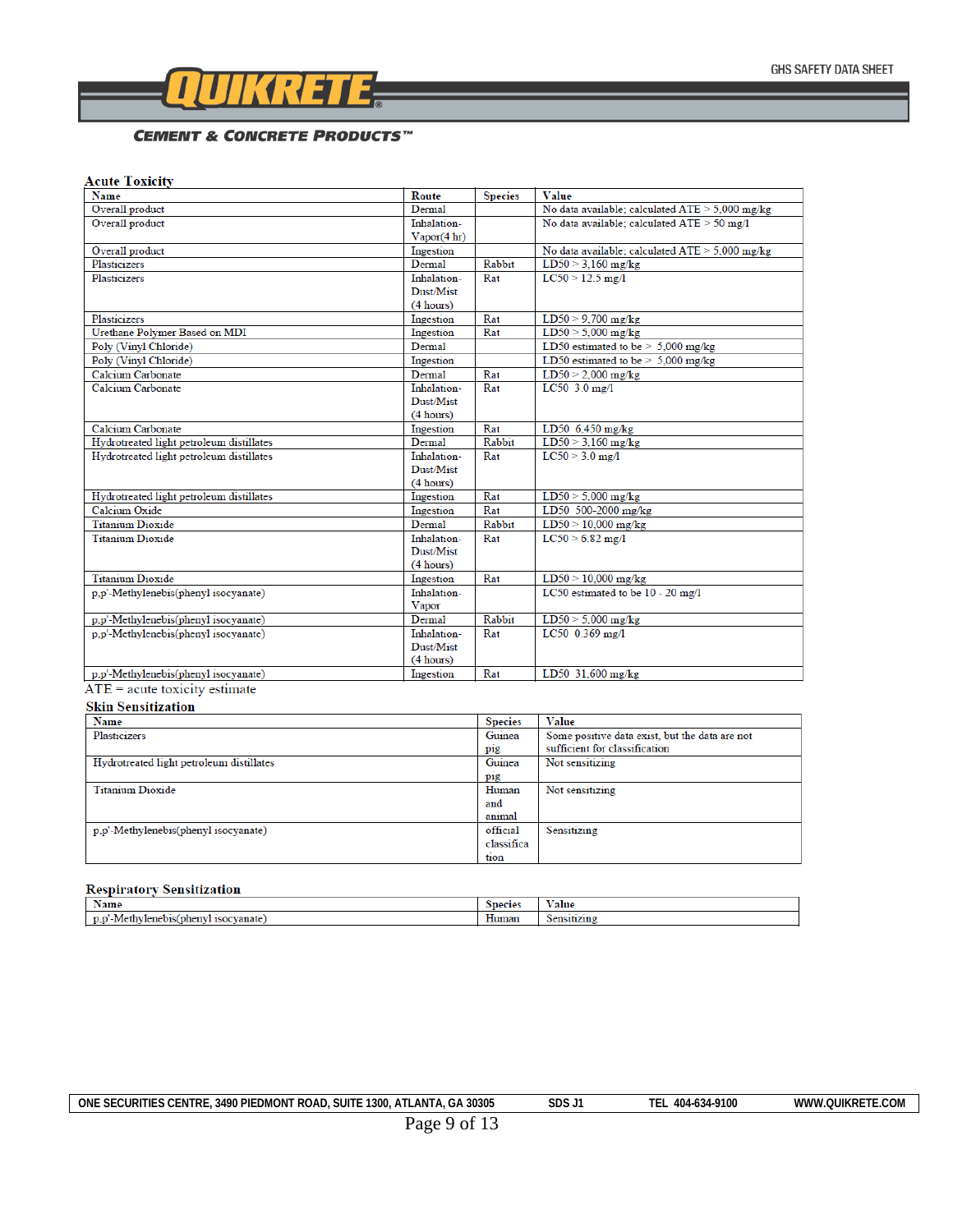

#### **Germ Cell Mutagenicity**

| <b>Name</b>                              | Route    | Value                                                                           |
|------------------------------------------|----------|---------------------------------------------------------------------------------|
| Plasticizers                             | In Vitro | Not mutagenic                                                                   |
| Plasticizers                             | In vivo  | Not mutagenic                                                                   |
| Poly (Vinyl Chloride)                    | In Vitro | Not mutagenic                                                                   |
| Hydrotreated light petroleum distillates | In Vitro | Not mutagenic                                                                   |
| Calcium Oxide                            | In Vitro | Not mutagenic                                                                   |
| <b>Titanium Dioxide</b>                  | In Vitro | Not mutagenic                                                                   |
| Titanium Dioxide                         | In vivo  | Not mutagenic                                                                   |
| p,p'-Methylenebis(phenyl isocyanate)     | In Vitro | Some positive data exist, but the data are not<br>sufficient for classification |

#### Carcinogenicity

| Name                                     | Route      | <b>Species</b> | Value                                          |
|------------------------------------------|------------|----------------|------------------------------------------------|
| Poly (Vinyl Chloride)                    | Not        | Rat            | Some positive data exist, but the data are not |
|                                          | Specified  |                | sufficient for classification                  |
| Hydrotreated light petroleum distillates | Dermal     | Mouse          | Some positive data exist, but the data are not |
|                                          |            |                | sufficient for classification                  |
| <b>Titanium Dioxide</b>                  | Ingestion  | Multiple       | Not carcinogenic                               |
|                                          |            | animal         |                                                |
|                                          |            | species        |                                                |
| <b>Titanium Dioxide</b>                  | Inhalation | Rat            | Carcinogenic                                   |
| p.p'-Methylenebis(phenyl isocyanate)     | Inhalation | Rat            | Some positive data exist, but the data are not |
|                                          |            |                | sufficient for classification                  |

#### **Reproductive Toxicity**

#### Reproductive and/or Developmental Effects

| <b>Name</b>                          | Route      | Value                                   | <b>Species</b> | <b>Test Result</b>   | <b>Exposure</b> |
|--------------------------------------|------------|-----------------------------------------|----------------|----------------------|-----------------|
|                                      |            |                                         |                |                      | <b>Duration</b> |
| <b>Plasticizers</b>                  | Ingestion  | Not toxic to female reproduction        | Rat            | <b>NOAEL 927</b>     | 2 generation    |
|                                      |            |                                         |                | mg/kg/day            |                 |
| Plasticizers                         | Ingestion  | Not toxic to male reproduction          | Rat            | <b>NOAEL 929</b>     | 2 generation    |
|                                      |            |                                         |                | mg/kg/day            |                 |
| Plasticizers                         | Ingestion  | Toxic to development                    | Rat            | <b>NOAEL 38</b>      | 2 generation    |
|                                      |            |                                         |                | mg/kg/day            |                 |
| Poly (Vinyl Chloride)                | <b>Not</b> | Not toxic to development                | Mouse          | NOAEL Not            | during          |
|                                      | Specified  |                                         |                | available            | gestation       |
| Calcium Carbonate                    | Ingestion  | Not toxic to development                | Rat            | <b>NOAEL 625</b>     | premating &     |
|                                      |            |                                         |                | mg/kg/day            | during          |
|                                      |            |                                         |                |                      | gestation       |
| p.p'-Methylenebis(phenyl isocyanate) | Inhalation | Some positive developmental data exist, | Rat            | <b>NOAEL</b>         | during          |
|                                      |            | but the data are not sufficient for     |                | $0.004 \text{ mg}/1$ | organogenesi    |
|                                      |            | classification                          |                |                      | s               |

#### **Target Organ(s)**

#### Specific Target Organ Toxicity - single exposure

| <b>Name</b>              | Route      | Target Organ(s)        | <b>Value</b>                      | <b>Species</b> | <b>Test Result</b>   | <b>Exposure</b><br><b>Duration</b> |
|--------------------------|------------|------------------------|-----------------------------------|----------------|----------------------|------------------------------------|
| Calcium Carbonate        | Inhalation | respiratory system     | All data are negative             | Rat            | <b>NOAEL</b>         | 90 minutes                         |
|                          |            |                        |                                   |                | $0.812 \text{ mg}/1$ |                                    |
| Hydrotreated light       | Inhalation | central nervous        | May cause drowsiness or           |                | <b>NOAEL Not</b>     |                                    |
| petroleum distillates    |            | system depression      | dizziness                         |                | available            |                                    |
| Hydrotreated light       | Inhalation | respiratory irritation | Some positive data exist, but the |                | <b>NOAEL Not</b>     |                                    |
| petroleum distillates    |            |                        | data are not sufficient for       |                | available            |                                    |
|                          |            |                        | classification                    |                |                      |                                    |
| Calcium Oxide            | Inhalation | respiratory irritation | May cause respiratory irritation  | Not            | <b>NOAEL Not</b>     | occupational                       |
|                          |            |                        |                                   | available      | available            | exposure                           |
| p.p'-Methylenebis(phenyl | Inhalation | respiratory irritation | May cause respiratory irritation  | official       | NOAEL Not            |                                    |
| <i>isocyanate</i> )      |            |                        |                                   | classifica     | available            |                                    |
|                          |            |                        |                                   | tion           |                      |                                    |

ONE SECURITIES CENTRE, 3490 PIEDMONT ROAD, SUITE 1300, ATLANTA, GA 30305 SDS J1 TEL 404-634-9100 WWW.QUIKRETE.COM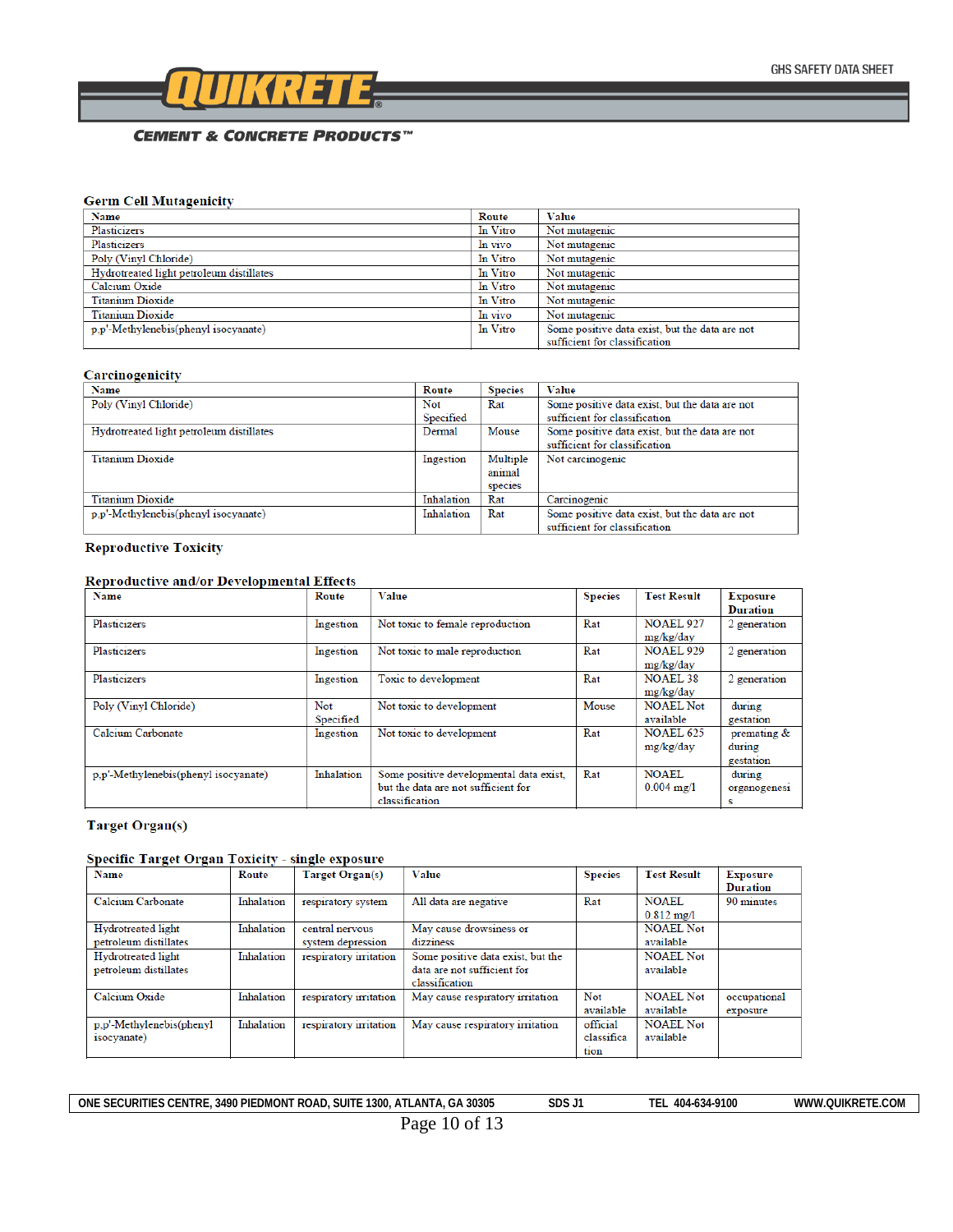

#### Specific Target Organ Toxicity - repeated exposure

| <b>Name</b>                                     | Route      | Target Organ(s)                  | Value                                                                              | <b>Species</b>                | <b>Test Result</b>                   | <b>Exposure</b><br><b>Duration</b> |
|-------------------------------------------------|------------|----------------------------------|------------------------------------------------------------------------------------|-------------------------------|--------------------------------------|------------------------------------|
| <b>Plasticizers</b>                             | Inhalation | respiratory system               | Some positive data exist, but the<br>data are not sufficient for<br>classification | Rat                           | <b>NOAEL 0.5</b><br>mg/1             | 2 weeks                            |
| <b>Plasticizers</b>                             | Inhalation | hematopoietic<br>system   liver  | All data are negative                                                              | Rat                           | <b>NOAEL 0.5</b><br>mg/1             | 2 weeks                            |
| Plasticizers                                    | Inhalation | kidney and/or<br>bladder         | All data are negative                                                              | Rat                           | <b>NOAEL 0.5</b><br>mg/1             | 2 generation                       |
| <b>Plasticizers</b>                             | Ingestion  | endocrine system                 | Some positive data exist, but the<br>data are not sufficient for<br>classification | Rat                           | <b>NOAEL 686</b><br>mg/kg/day        | 90 days                            |
| <b>Plasticizers</b>                             | Ingestion  | liver   kidney and/or<br>bladder | Some positive data exist, but the<br>data are not sufficient for<br>classification | Rat                           | <b>NOAEL 500</b><br>mg/kg/day        | 90 days                            |
| Plasticizers                                    | Ingestion  | heart                            | All data are negative                                                              | Rat                           | <b>NOAEL 500</b><br>mg/kg/day        | 90 days                            |
| <b>Plasticizers</b>                             | Ingestion  | hematopoietic<br>system          | All data are negative                                                              | Dog                           | <b>NOAEL 320</b><br>mg/kg/day        | 90 days                            |
| Poly (Vinyl Chloride)                           | Inhalation | respiratory system               | Some positive data exist, but the<br>data are not sufficient for<br>classification | Multiple<br>animal<br>species | <b>NOAEL 013</b><br>mg/1             | 22 months                          |
| Calcium Carbonate                               | Inhalation | respiratory system               | Some positive data exist, but the<br>data are not sufficient for<br>classification | Human                         | <b>NOAEL Not</b><br>available        | occupational<br>exposure           |
| <b>Titanium Dioxide</b>                         | Inhalation | respiratory system               | Some positive data exist, but the<br>data are not sufficient for<br>classification | Rat                           | <b>LOAEL</b><br>$0.010 \text{ mg}/1$ | 2 years                            |
| <b>Titanium Dioxide</b>                         | Inhalation | pulmonary fibrosis               | All data are negative                                                              | Human                         | <b>NOAEL Not</b><br>available        | occupational<br>exposure           |
| p.p'-Methylenebis(phenyl<br><i>isocyanate</i> ) | Inhalation | respiratory system               | Causes damage to organs<br>through prolonged or repeated<br>exposure               | Rat                           | <b>LOAEL</b><br>$0.004$ mg/l         | 13 weeks                           |

### **Aspiration Hazard**

| -33                                                                         | $\cdot$ |
|-----------------------------------------------------------------------------|---------|
| Name                                                                        | alue    |
| distillate <sup>r</sup><br>11gnt<br>eated<br>olelim<br>നല<br>оп<br>.<br>. . | hazard  |

#### **SECTION XII – ECOLOGICAL INFORMATION**

#### **12.1 Ecotoxicity**

May cause long-term adverse effects to the aquatic environment.Do not allow undiluted product or large quantities of it to reach ground water, water course or sewage system. Must not reach bodies of water or drainage ditch undiluted or un-neutralized

## **12.2 Persistence and degradability**

No further relevant information available.

## **12.3 Bioaccumulative potential:**

No further relevant information available.

#### **12.4 Mobility in soil**

No further relevant information available.

| <b>ONE</b><br><b>SE</b><br>:Curities<br>S CENTRE<br>. 3490 PIEDMONT ROAD.<br><b>SUITE</b><br>30305<br>ATI<br>1300.<br>.ıLANTA<br>GA | SDS J | $-634 - 9100$<br>−<br>404-<br>-- | TE.COM<br>.OUIKRET<br>www.<br>. |
|-------------------------------------------------------------------------------------------------------------------------------------|-------|----------------------------------|---------------------------------|
|-------------------------------------------------------------------------------------------------------------------------------------|-------|----------------------------------|---------------------------------|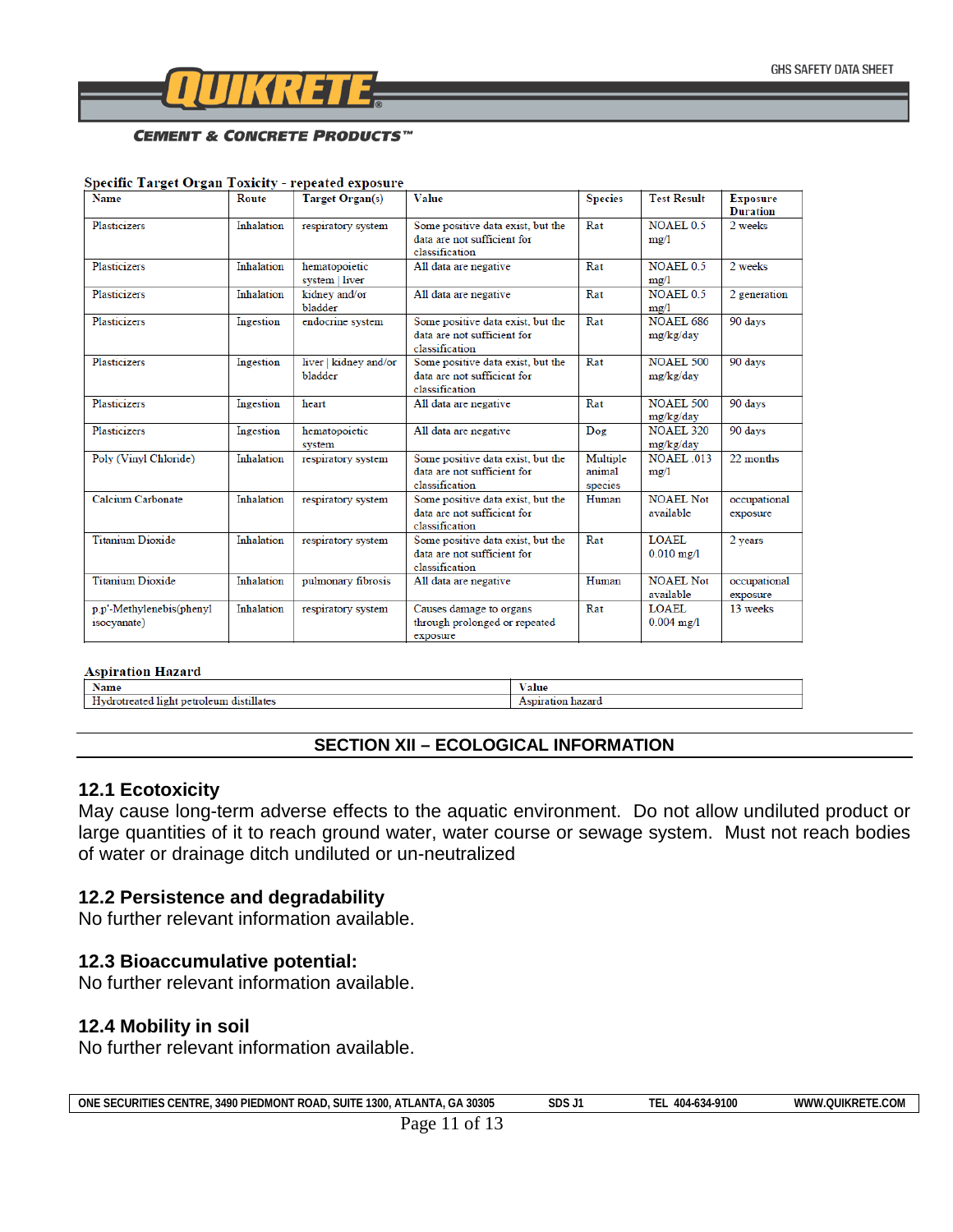

## **12.5 Other Adverse Effects**

No further relevant information available.

## **SECTION XIII – DISPOSAL CONSIDERATIONS**

## **13.1. Disposal methods**

Dispose of contents/ container in accordance with the local/regional/national/international regulations. Dispose of completely cured (or polymerized) material in a permitted industrial waste facility. As a disposal alternative, incinerate uncured product in a permitted waste incineration facility. Proper destruction may require the use of additional fuel during incineration processes. Empty drums/barrels/containers used for transporting and handling hazardous chemicals (chemical substances/mixtures/preparations classified as Hazardous as per applicable regulations) shall be considered, stored, treated & disposed of as hazardous wastes unless otherwise defined by applicable waste regulations. Consult with the respective regulating authorities to determine the available treatment and disposal facilities.

## **EPA Hazardous Waste Number (RCRA):** Not regulated

## **SECTION XIV – TRANSPORT INFORMATION**

Please contact the emergency numbers listed on the first page of the MSDS for Transportation Information for this material.

## **SECTION XV – OTHER REGULATORY INFORMATION**

## **15.1. US Federal Regulations**

Contact manufacturer for more information

## **311/312 Hazard Categories:**

Fire Hazard - No Pressure Hazard - No Reactivity Hazard - No Immediate Hazard - Yes Delayed Hazard - Yes

## **15.2. State Regulations**

Contact manufacturer for more information

## **15.3. Chemical Inventories**

The components of this product are in compliance with the chemical notification requirements of TSCA.

Contact manufacturer for more information

## **15.4. International Regulations**

Contact manufacturer for more information